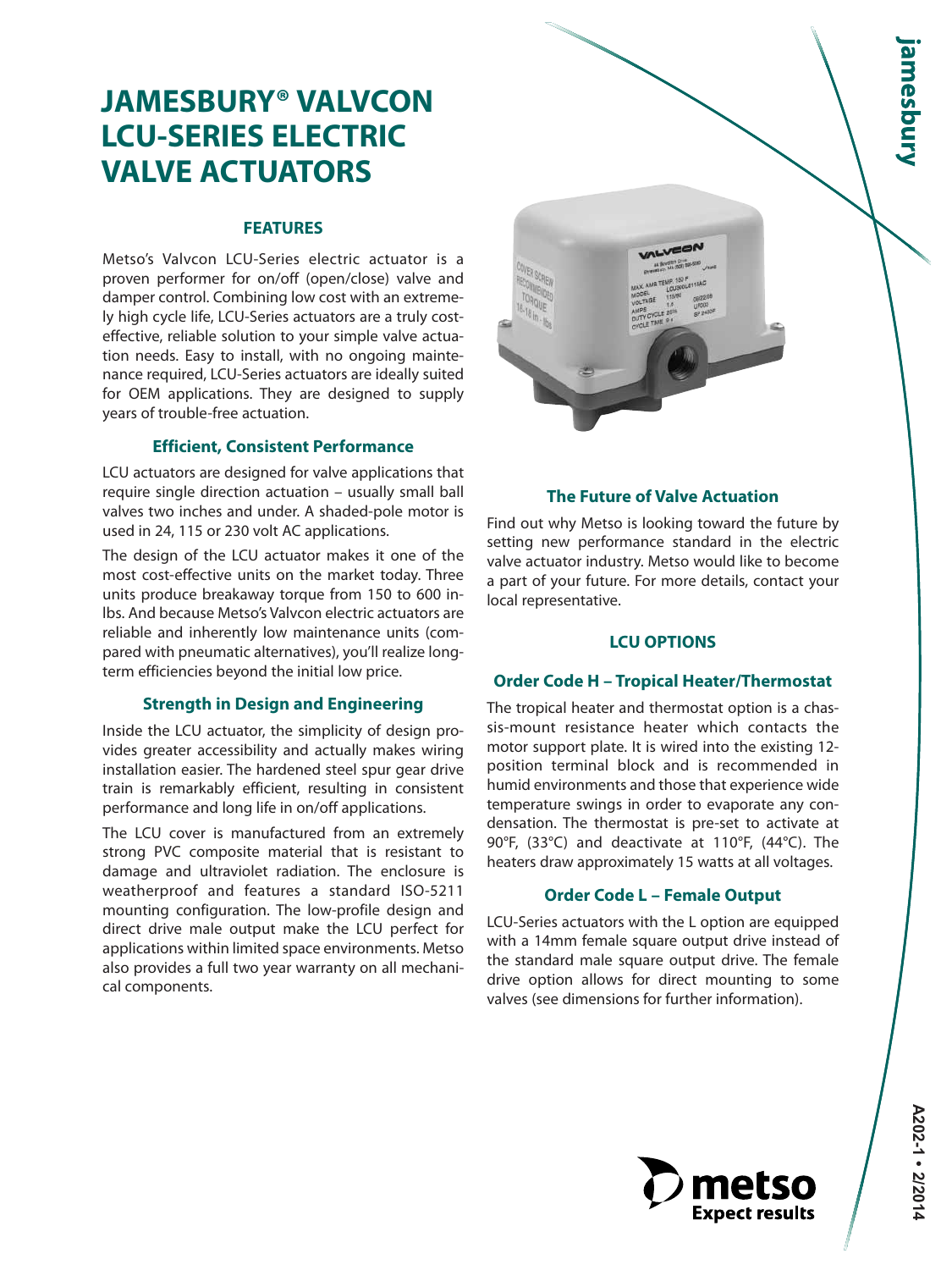# **Order Code S2 – Auxiliary Limit Switches**

Two extra switches and cams may be added to LCU-Series actuators to provide dry contacts. The switches are fully adjustable to trip at any position. They are often used for position indication or to interlock other devices (such as in sequencing operations). The switches are single pole, double throw switches rated for 1/2 HP, 11 amps @ 250VAC, CSA certified. Auxiliary switch kit P/N VC09000U is universal to all LCU-Series.

### **Order Code T – Heater/Thermostat**

The heater and thermostat option is a chassis-mount resistance heater which contacts the motor support plate. It is wired into the existing 12-position terminal block and is required in installations where the ambient temperatures drop below 32°F, (0°C). The thermostat is pre-set to activate at 40°F, (5°C) and deactivate at 60°F, (16°C). The heaters draw approximately 15 watts at all voltages.

#### **SPECIFICATIONS**

| <b>Actuator</b><br><b>Model</b> | <b>Breakaway</b><br><b>Torque</b><br>in-Ibs | <b>Voltage</b>    | <b>Duty Cycle</b> | <b>Speed</b><br><b>Seconds</b><br>$(90^\circ)$ | <b>AMPS - Running</b> |       |               |        | Approx.<br><b>Weight</b> |  |
|---------------------------------|---------------------------------------------|-------------------|-------------------|------------------------------------------------|-----------------------|-------|---------------|--------|--------------------------|--|
|                                 |                                             |                   |                   |                                                | 24VAC                 |       | <b>115VAC</b> | 230VAC |                          |  |
| <b>LCU150</b>                   | 150                                         | 24VAC<br>115VAC   |                   |                                                | 5                     | 6.5   |               | 1.5    | 0.9                      |  |
| <b>LCU300</b>                   | 300                                         |                   |                   | 25%                                            | 10                    | 6     | 1.5           |        | 0.9                      |  |
| <b>LCU600</b>                   | 600                                         | or 230VAC         |                   | 21                                             | 5.5                   |       | 1.5           | 0.9    |                          |  |
|                                 |                                             |                   |                   | <b>AMPS - Running</b>                          |                       |       | 6 lbs         |        |                          |  |
|                                 |                                             |                   |                   | 12VDC                                          |                       | 24VDC |               |        |                          |  |
| <b>LCU150</b>                   | 150                                         |                   |                   | 6                                              | 2.0                   |       |               | 1.0    |                          |  |
| <b>LCU300</b>                   | 300                                         | 12VDC<br>or 24VDC |                   | 80%                                            | 6                     | 2.0   |               |        | 1.0                      |  |
| <b>LCU600</b>                   | 600                                         |                   |                   | 15                                             | 2.0                   |       |               | 1.9    |                          |  |

| <b>LCU Options:</b>                                                                          | <b>Temperature Limits:</b> |                                                          |               |                                              |
|----------------------------------------------------------------------------------------------|----------------------------|----------------------------------------------------------|---------------|----------------------------------------------|
| H - Tropical Heater/Thermostat;<br>L - Female Output;<br>S2 - Two Additional Limit Switches; | (all models)               | -40°F (with heater and<br>thermostat) to 150°F<br>(max.) | Output Shaft: | Male, Zinc plated steel<br>Female (optional) |
| T - Heater and Thermostat                                                                    |                            |                                                          | Cover:        | Composite, PVC                               |
|                                                                                              | Lubrication:               | Permanently lubricat-                                    |               |                                              |
|                                                                                              |                            | ed gear train and<br>bearings                            | Base:         | Diecast Zinc alloy                           |
|                                                                                              |                            |                                                          | Enclosure:    | Designed for NEMA 4/4X                       |
|                                                                                              | <b>Conduit Connection:</b> | $1/2" - 14 NPT$                                          |               |                                              |
|                                                                                              |                            |                                                          | Finish:       | Powder coated epoxy                          |
|                                                                                              | Declutchable Override:     | Standard                                                 |               |                                              |
|                                                                                              |                            |                                                          |               |                                              |
|                                                                                              |                            |                                                          |               |                                              |
|                                                                                              |                            |                                                          |               |                                              |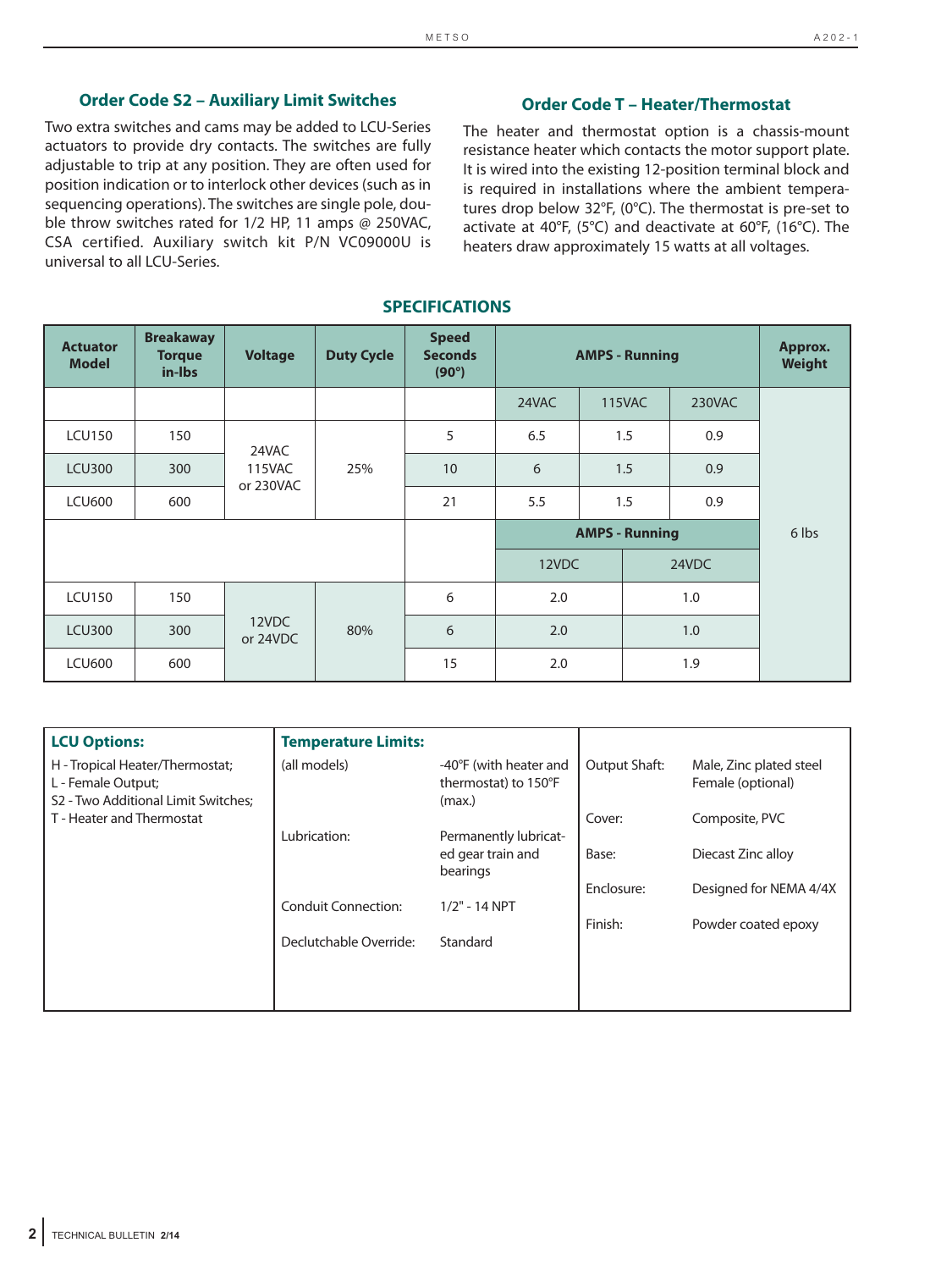# **LCU DIMENSIONS – MALE**